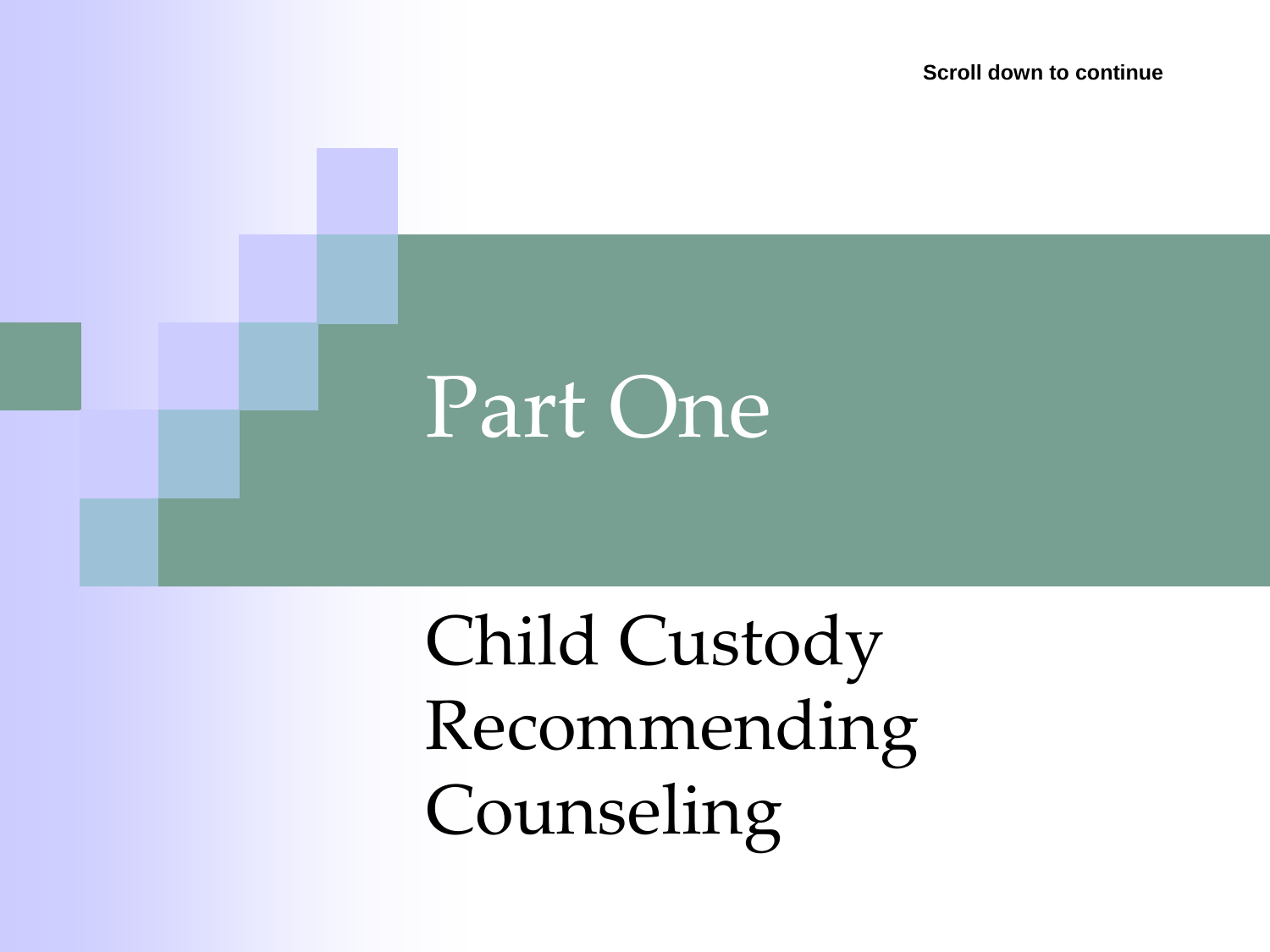## Introduction to Child Recommending Counseling (CCRC)

- CCRC is required whenever there is a dispute about child custody or visitation
- CCRC focuses on developing a parenting plan between parents that is in the best interest of your children

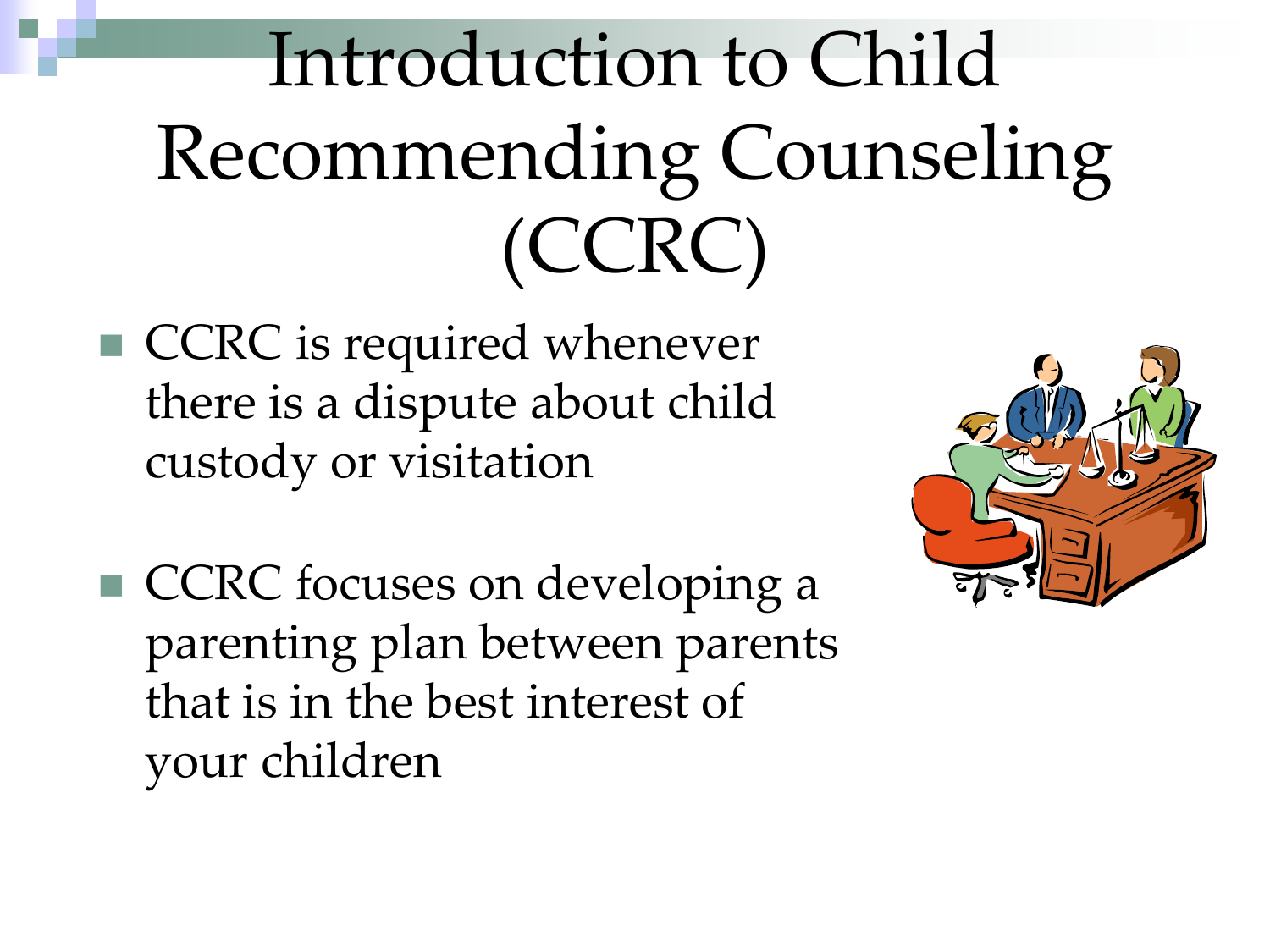## California Law Defines Three Purposes of CCRC

■ To reduce conflict between the parents

- To develop a parenting plan ensuring the child's frequent and continuing contact with both parents
- To settle disagreements regarding visitation rights that is in the best interest of the child

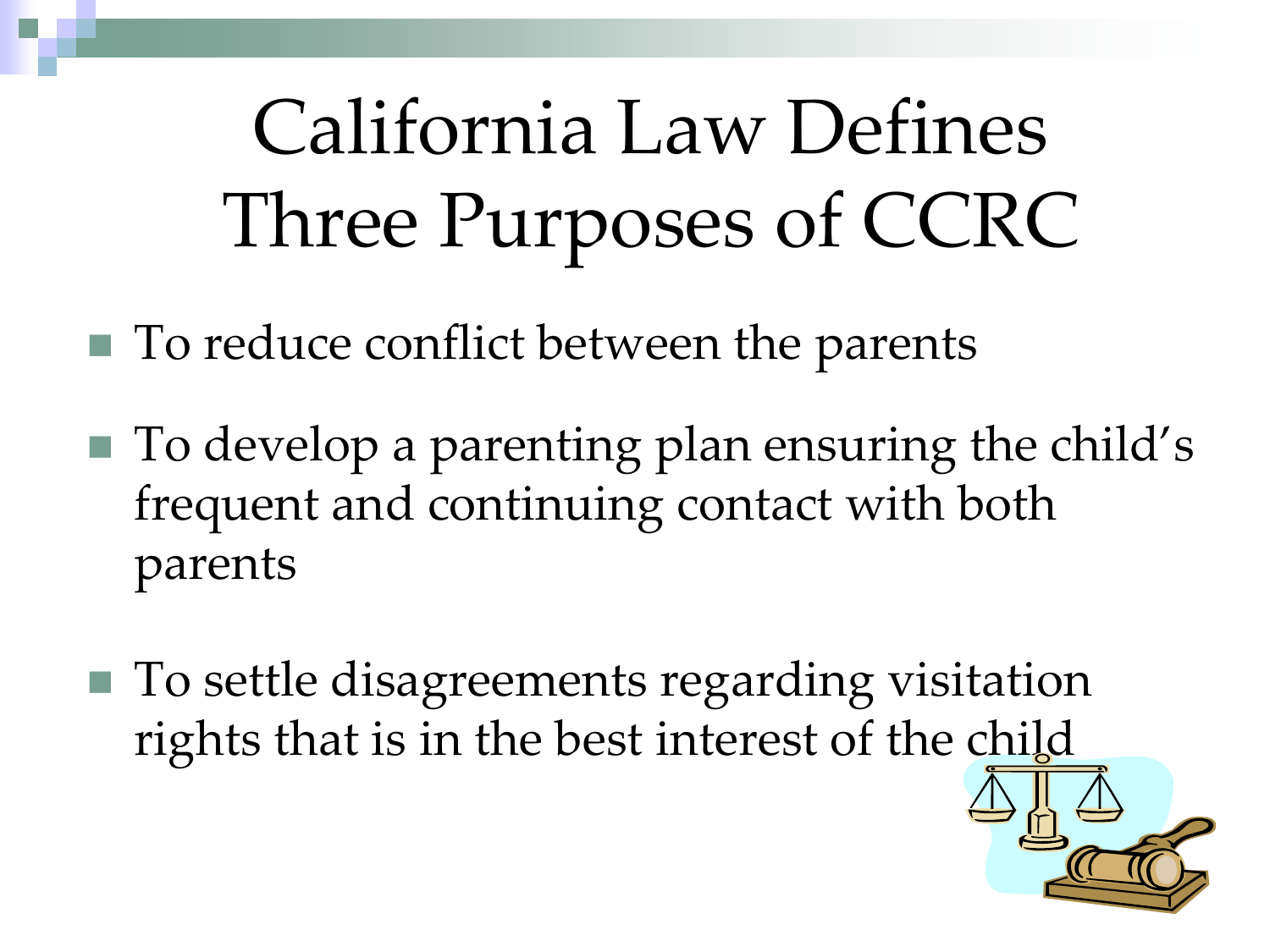## CCRC is to Assist Both Parents Reach an Agreement

- Mediators will help you work out the terms of a parenting plan with the other parent
- Your parenting plan may consist of:
	- How time will be shared during the school year and summer
	- Holidays and vacation schedules
	- Transportation and exchanges, and;
	- Other important details which may include co-parenting classes, anger management classes, and substance abuse classes/testing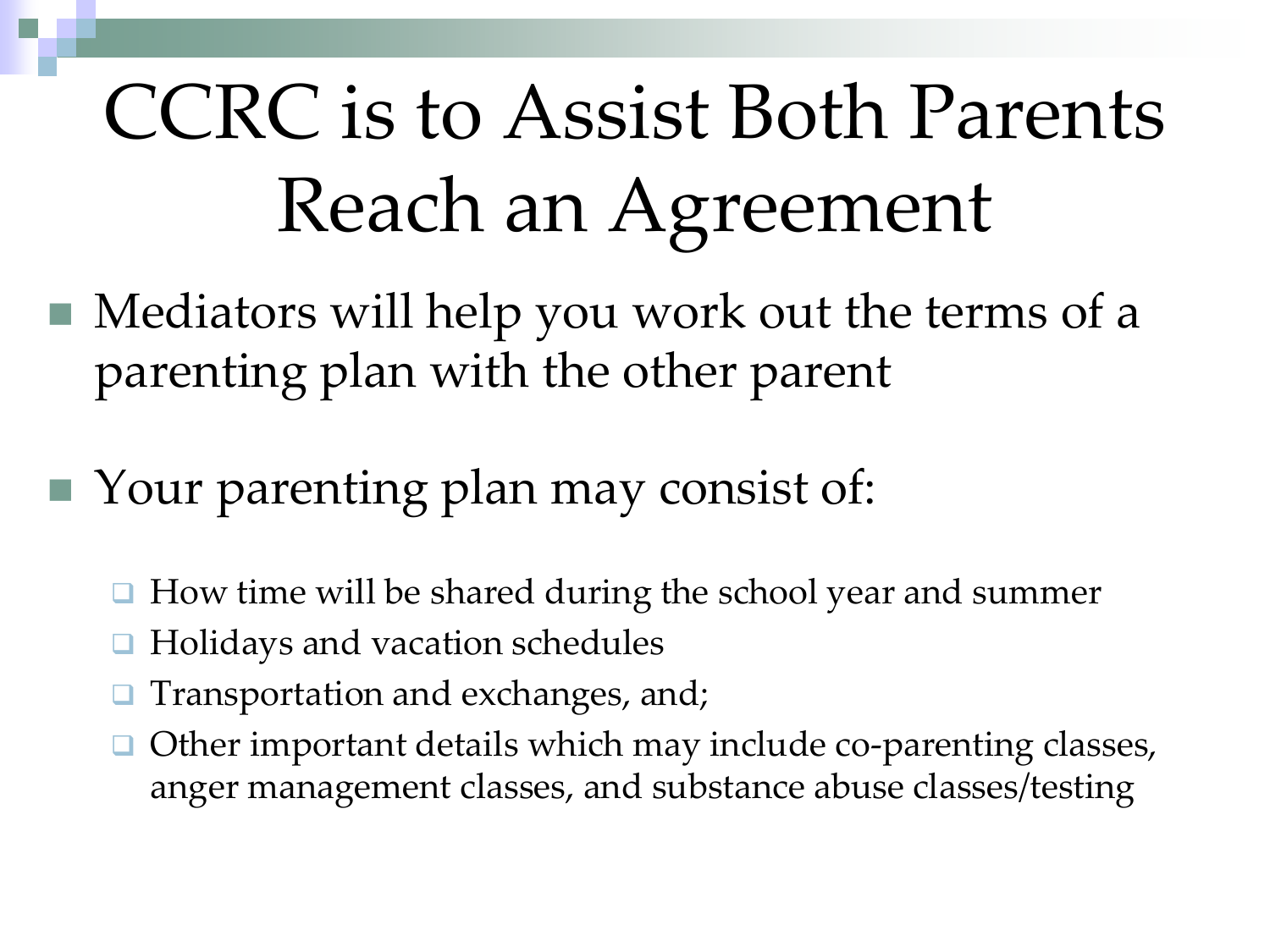# What if Parents Already Have an Agreement?

- To make your plan a court order, you must provide a written agreement to the court for approval
- If you have an agreement but need assistance with the paperwork, contact the Family Law Facilitator/Self-Help Attorney's office located at the Courthouse Annex 120 5<sup>th</sup> Street, Marysville, CA 95901